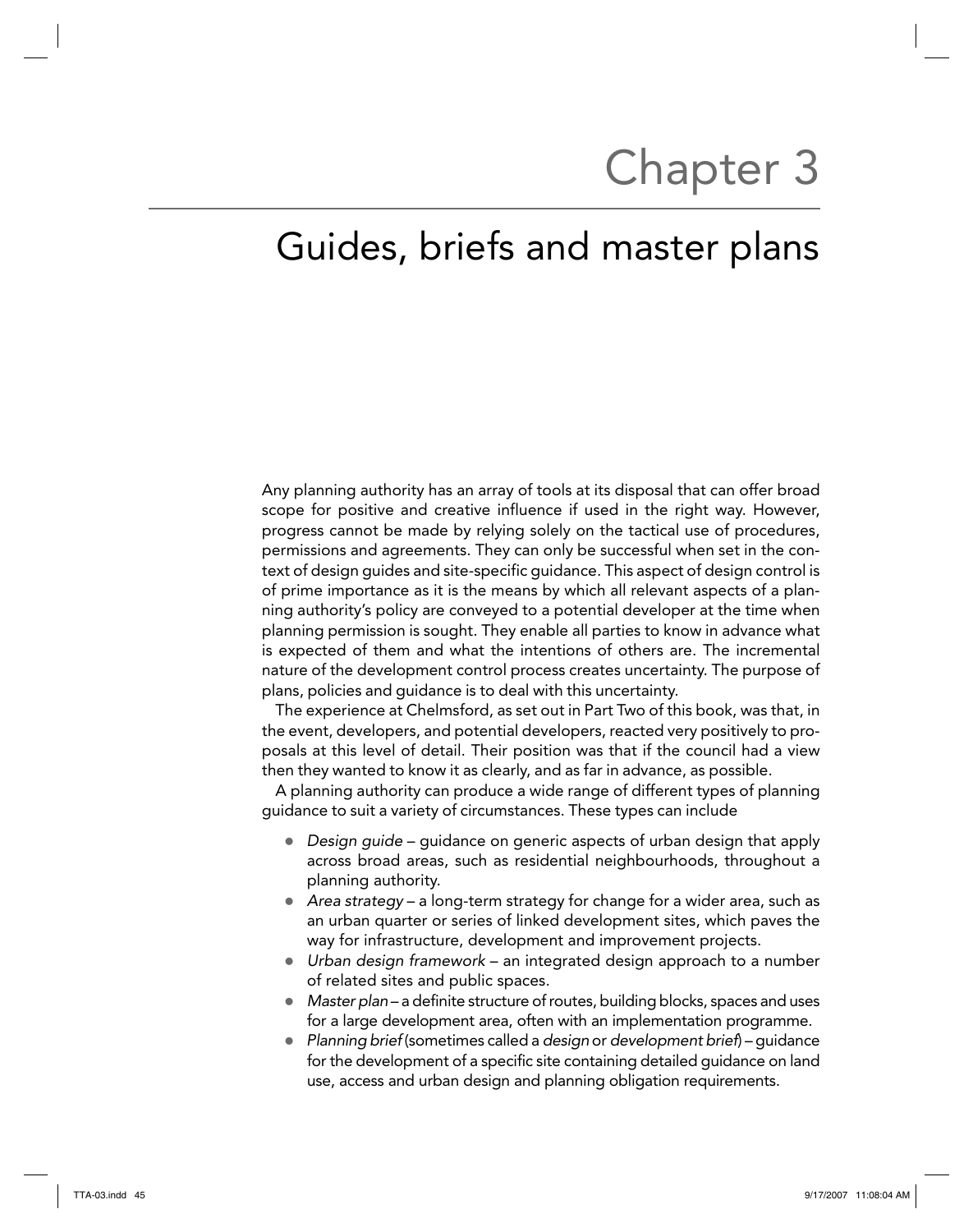- Concept statement a short statement of the preferred layout and design approach to a site, produced quickly the pending approval of documents with more formal status.
- $\bullet$  Character appraisal a definition of the special architectural and historic interest of an area providing the basis for more detailed advice on design guidance and enhancement proposals.
- Village design statement a description of the positive and negative elements of a village produced as a snapshot by a local community, which may ultimately be adopted by the planning authority and used in the consideration of planning applications affecting the village.

## **Design guides**

The purpose of a design guide is to give assistance to developers, and prospective developers, through practical illustration of how policies could be fulfilled, and quality development realised, independent of site-specific considerations. During the 1970s and 1980s in Britain, the original version of the Essex guide (ECC, 1973) was possibly the only comprehensive guide for residential development. Other such guides that were produced had limited coverage, normally shopfronts or house extensions (Hall, 1996, 13). The situation improved enormously in the late 1990s, when many British planning authorities began producing their own comprehensive guides. Wherever they were produced, what was remarkable was the high degree of commonality of content, reflecting the progress in urban design thinking from the late 1980s onwards.

#### **The 1973** *Essex design guide*

By virtue of its location, the guides that influenced the situation in Chelmsford were, naturally, those for the County of Essex. The original Essex County Council's Design Guide for Residential Areas (ECC, 1973) had been a ground-breaking document inasmuch as the content had not been set out before so clearly and as public policy. It was comprehensive, being a guide that covered all aspects of residential layout. In the early 1970s, its authors had become concerned at the poor quality of the standard suburban housing being built for sale by volume house builders, although their prescriptions could equally have applied to much of the council housing of the period. This type of development lacked any sense of place, being 'anywhere housing' that did not reflect local character. Excessive amount of space was devoted to roads and footways and was both un-aesthetic and inefficient.

The guide showed how more efficient layouts with higher densities could be achieved in urban settings but with enhanced space at the rear of the property. Such layouts could enclose space more efficiently and use traditional forms and materials to evoke a local character, in this case the Essex vernacular. On the other hand, it also argued that low-density layouts should really be low density with planting, especially trees, used to enclose space. In other words, new housing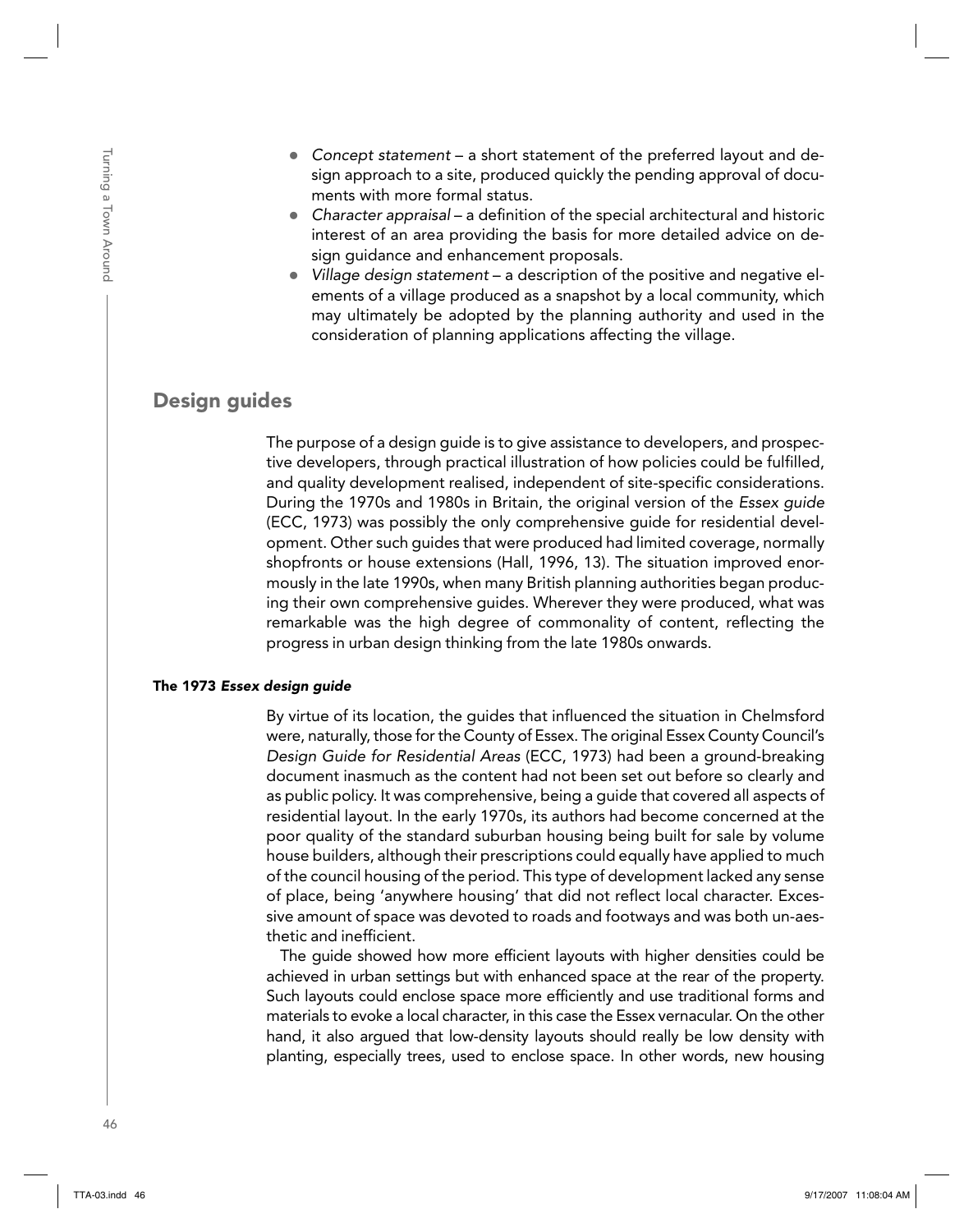should either be at low density, with space contained by landscaping, or at medium and higher density, with space contained by buildings and being explicitly urban in form. It held that 'unsatisfactory suburbia' fell between these two positions.

Although drawn up by Essex County Council and used largely within Essex, the guide could just as easily be have been adopted by any planning authority in the country. Although the illustrations depicted the Essex vernacular style, and advice was given on it, the overwhelming bulk of the content covered fundamental urban design principles that were applicable anywhere. One of these principles was that style should reflect local character and offer a distinct sense of place. This principle could apply to any locality. Moreover, adoption of a distinct contemporary style could also be pursued without conflict with the other precepts of the guide.

The real political achievement was to get the support of the highway engineers. This involved agreement to reduction of the amount of footway and carriageway space in front of dwellings, to reflect the actual amount of movement and the use of shared surfaces. This approach was consolidated and expanded in a separate publication, the Highway standard supplement to the design guide (ECC, 1980). Unfortunately, the highways policy also contained what was to prove the principal problem with the precepts of the guide, and one where there was to be a major change when the guide was ultimately revised. This was the control of traffic through the use of extended cul-de-sac arrangements and an elaborate road hierarchy. Furthermore, segregated footpath networks separate from the road and block structures were recommended. It has to be understood that, in this period, traffic calming had not been invented as an integrated concept and such techniques would have been illegal even if it had. In the period following the publication of Traffic in Towns (MoT, 1963) known as the Buchanan report, the received wisdom was that the only way of obtaining both vehicle access and a reasonable standard of environment was by the separation of traffic routes from other uses.

#### **The 1997** *Essex design guide*

The revised Essex design guide (EPOA, 1997) was a comprehensive text of 117 pages, and space does not allow discussion of all of its recommendations here. What follows is a summary of the principal changes from the original version.

The revised guide differed from the 1973 version in two significant ways. The complete turnabout was in road layouts. Extended cul-de-sac systems were no longer acceptable, and grid structures, reflecting perimeter block forms, were now the policy. By 1997, not only had there been substantial changes in urban design thinking on this matter, but traffic calming was legal, popular and in increasing use. The guide recommended a subtle use of such techniques to control vehicle speeds naturally. Visitor parking could be accommodated within parking courts using shared surfaces. More importantly, grids of permeable and legible streets could be created, thus facilitating the creation of character spaces and the maintenance of the urban grain.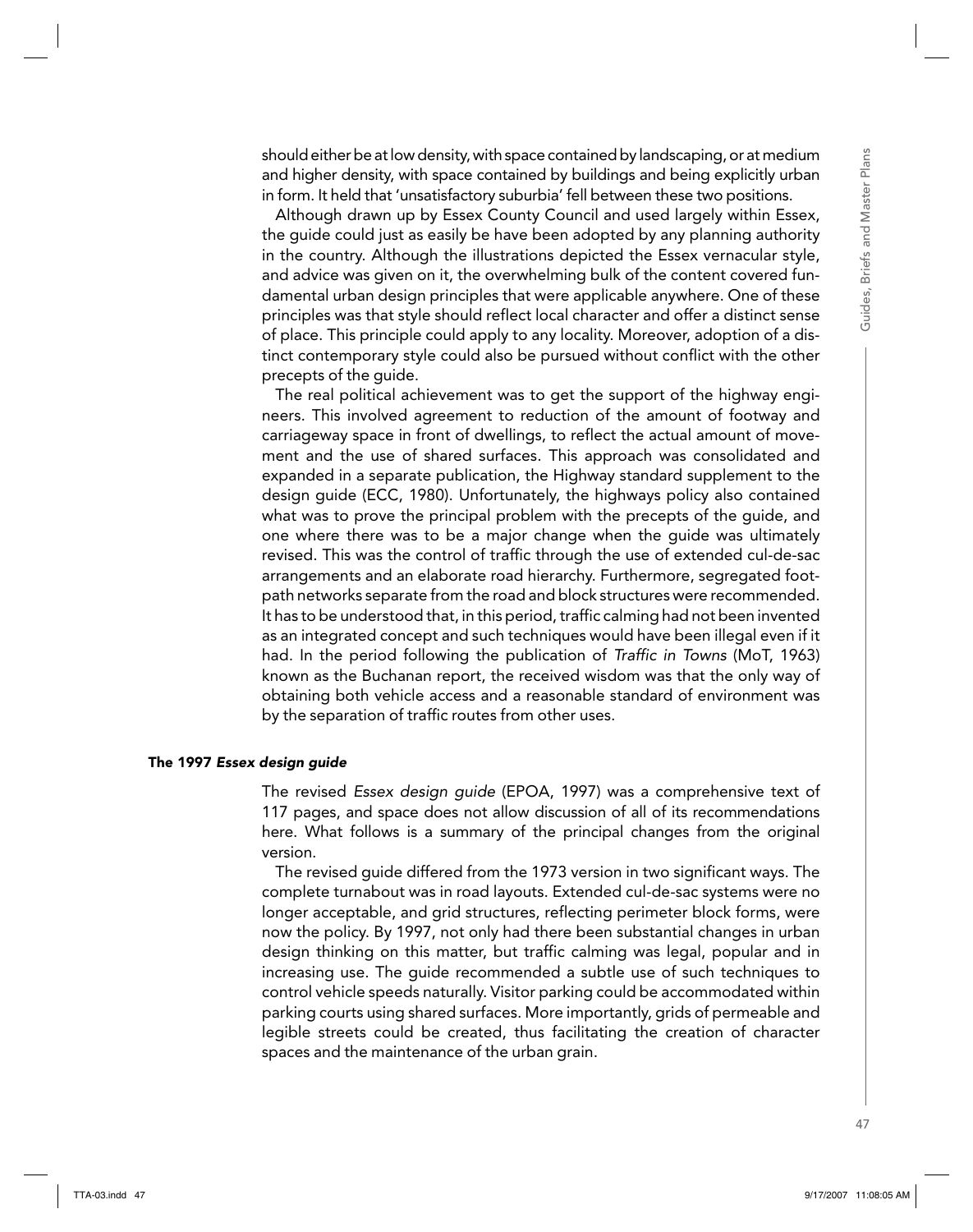The other difference was more a matter of greater emphasis and tightening up. What the revised guide did was to reinforce the distinction between low-density form, where space was contained by planting, and that at medium and higher densities, where space was contained by buildings and which was explicitly urban in form. For the lowest-density range, less than 8 dph, the picturesque landscape design with houses appearing at intervals from between the trees, termed arcadia in the guide, was recommended. For densities between 8 and 13 dph, a more formal approach with avenues of trees but still landscape dominated was recommended. For densities in the range 13–20 dph, a form termed boulevard planning, where space was enclosed by a combination of trees and buildings, was proposed.

The most significant tightening up was proposed for schemes with densities in excess of 20 dph. These had to be urban with space enclosed by buildings. This urban form was to have

- continuous frontage;
- building on, or near, the footway;
- modest front-to-front distances:
- shallow-plan dwellings;
- good size and shape for the back gardens.

Vehicle storage was to be behind the frontage, and within the curtilage, as shown in Figure 3.1. Proper corner types were also required. As most residential development at the time in Essex was around 25 dph, this brought all of it within the 'urban' definition. It therefore required terraced housing in most schemes and the elimination the detached houses separated only by, say, 1.5 m. An example from the guide of the recommended form for an urban street is shown in Figure 3.2.

An issue that arose in the implementation of the guide was how much semi-private space to allow in front of the dwelling. Although the guide generally showed, and appeared to advocate, none at all, there are important urban design arguments for allowing space for personalisation and other practical functions, such as refuse bin storage (Hall, 2006). The examples described in Chapters 4 and 5 generally incorporate very shallow front gardens, with decorative planting, separated from the public realm by low railings, although parts of some of the schemes do, indeed, have the houses directly fronting the footway or shared surface.

## **Site-specific quidance**

For all the site-specific types of guidance, standard planning methodology provides, fortunately, a commonality of approach to structure. They should normally contain:

- $\bullet$  a review of the purpose, status and setting of the quidance;
- a site appraisal;
- the policy context including relevant aspects of statutory plans and supplementary guidance;
- $\bullet$  the design principles to be applied to the particular site.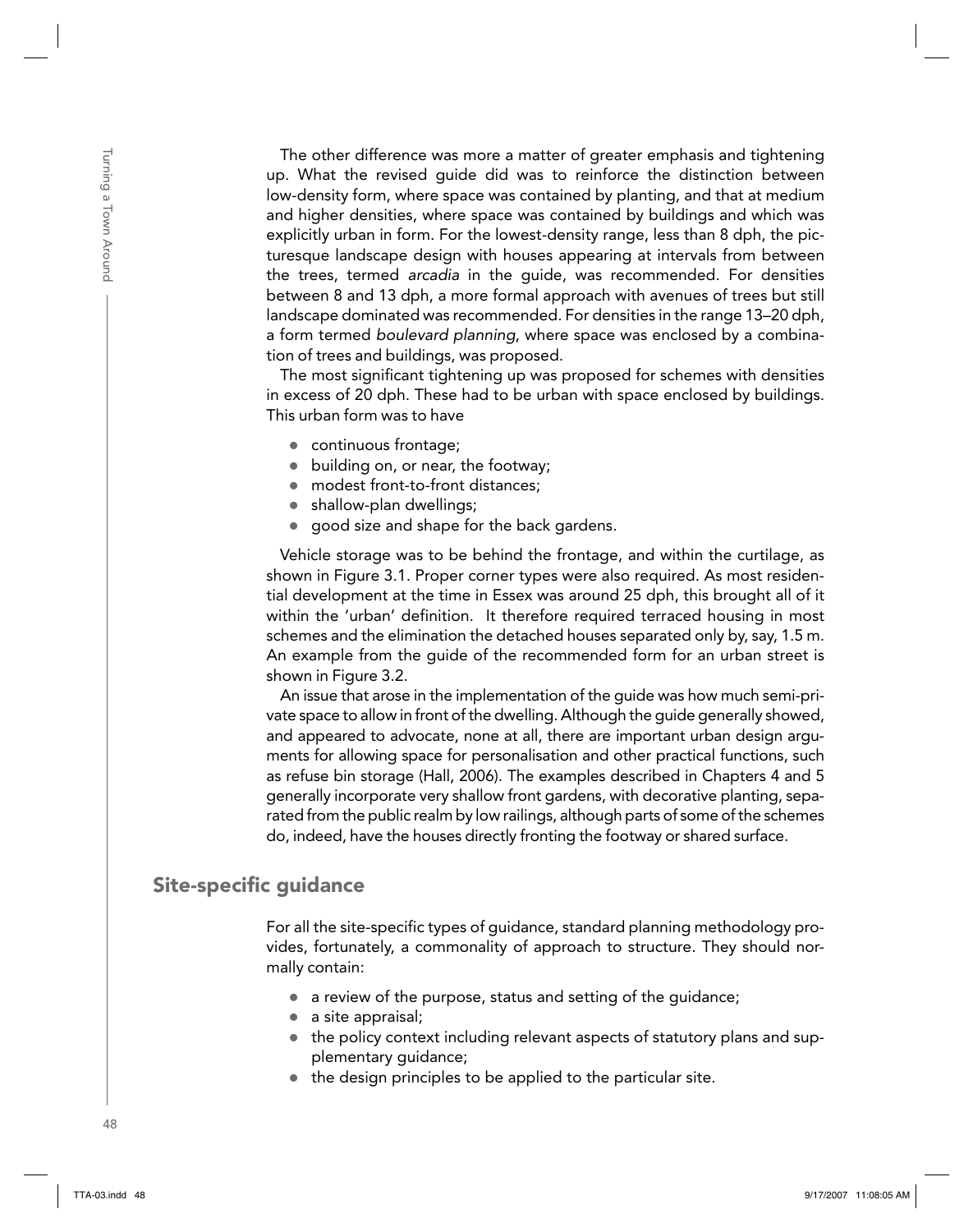

**Figure 3.1** Essex design guide (EPOA, 1997) – recommended dwelling arrangement for layouts at densities over 20 dph. Source: Essex County Council.



**Figure 3.2** Essex design guide (EPOA, 1997) – case study for an urban street at over 20 dph. Source: Essex County Council.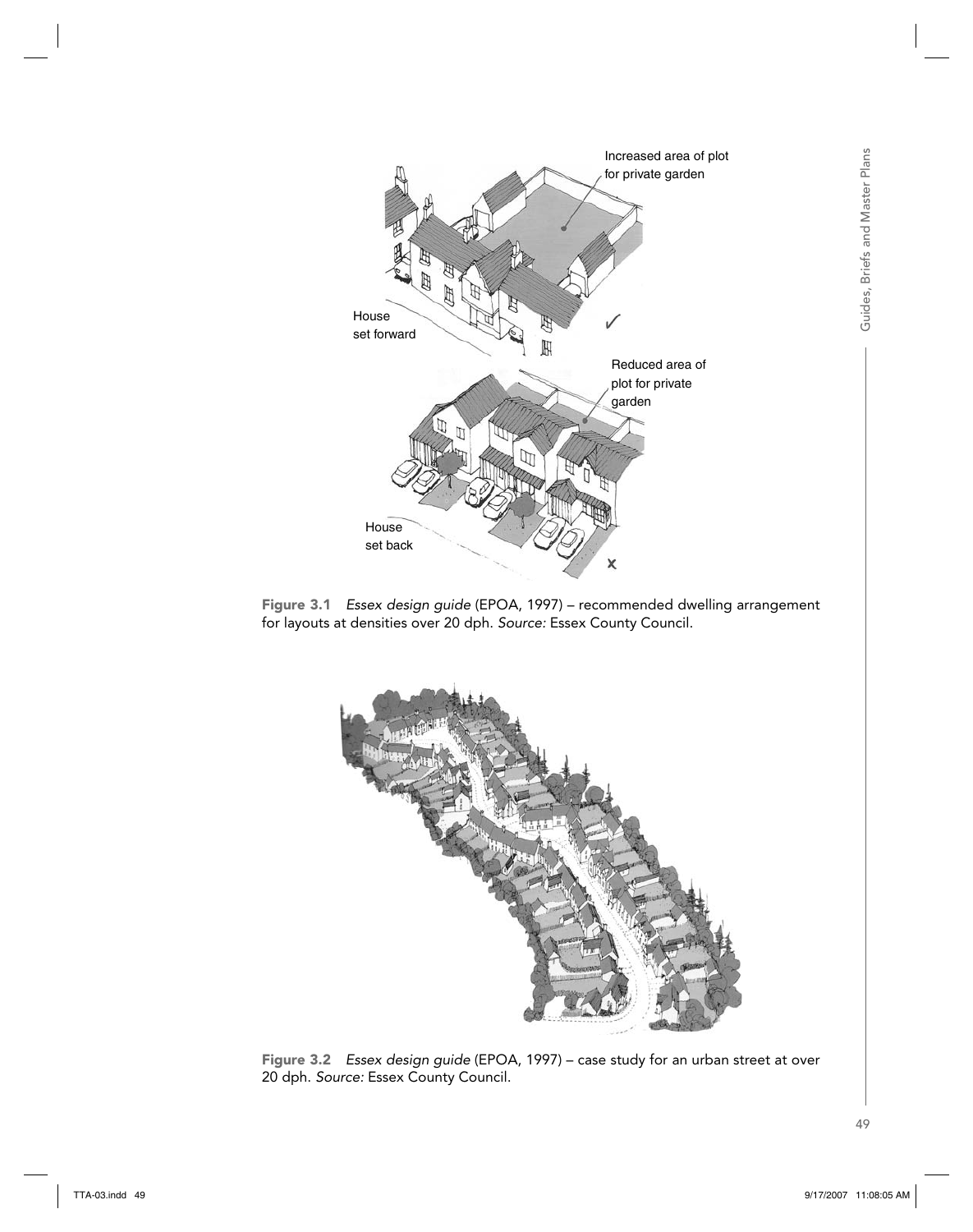What is required, in addition, for a proactive approach is for frameworks, master plans and planning briefs to include

- diagrams of the desired physical structure, blocks, frontages, access and uses;
- guidance on issues relating to implementation.

In Chelmsford's case, the distinctive aspect was the lengths the council went to address the physical structure of the desired development in its site-specific guidance. Perimeter blocks, active frontages and location of open space were all normally shown in outline. The reason for the inclusion of details of block structure with frontages was that there was, in reality, little room for manoeuvre if all contemporary design principles were to be correctly followed. Perimeter blocks tended to have certain standard sizes with limited variation. The constraints on most sites were such that there was often only one, perhaps two, ways of fitting them in, if proper frontages were to be maintained. Once the local open-space requirements had also been calculated, both in terms of quantity and necessary dimensions for particular recreational activities, the options were further limited. In these circumstances, it saved a great deal of time and trouble if the limited options were conveyed to potential developers in advance.

#### **Area strategies**

This term can be used for a document that sets out design principles for an area where there will subsequently be a complete set of detailed briefs prepared. An example is the Chelmer Waterside Strategy (CBC, 2002c), described in Chapter 7, page 161. This covered a very large area of brownfield land straddling a river and canal basin and adjoining the town centre. The area was divided into nine sub-areas each the subject of a subsequent detailed planning brief.

#### **Frameworks and master plans**

These terms cover site-specific guidance for large and complex areas. There are no set definitions and there can be considerable overlap between them. At Chelmsford, the frameworks and master plans covered those areas that could be developed in different segments at different times but which might not necessarily merit separate sub-briefs. They differed from area strategies by going into considerable physical detail and covering aspects of implementation.

An example of a largely residential master plan was that for the urban extension to the village of Great Leighs (CBC, 2001b) described in Chapter 5, page 109. An example of master plan covering the regeneration of a very complex part of a town centre was that for the West End (CBC, 2000a) described in Chapter 6, page 143. The latter resulted from an extensive public consultation exercise involving all the major stakeholders. It recommended, amongst many other things, enhanced cultural objectives and a reordering of public space and routes within the area.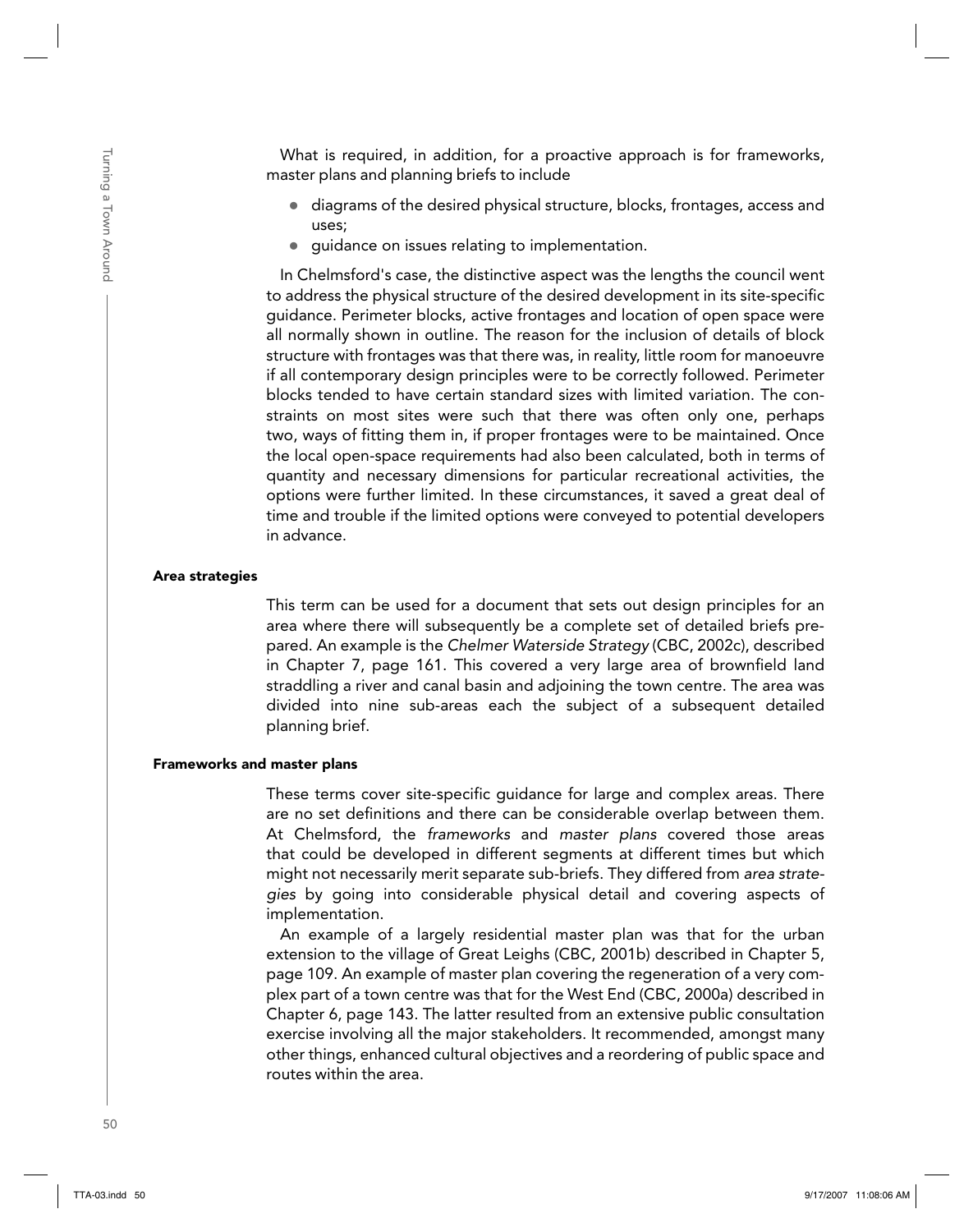An example of a design framework was the guidance provided for land to the east of the High Street (CBC, 2002a). This land had been viewed in the 1991−2001 Borough Plan (CBC, 1997a) as an opportunity for the expansion of large-scale retailing and multi-storey car parks together with additional open space. This development never took place and, by 2000, planning thinking had moved on. Multi-storey car parks were no longer being promoted and the attitude to retailing and open space was much finer grain. A new planning brief was prepared that set out an intricate pattern of blocks that would connect the existing shopping centre with an opened-up river bank via pedestrian routes with active frontages. Figure 3.3 shows the development framework. Note the requirements for access and for retail and other uses. Figure 3.4 shows a layout plan indicating the block structure with use classes. Figure 3.5 shows the same turned into an axonometric sketch to indicate height and bulk in three dimensions.

#### **Planning briefs**

The term planning brief can be used as guidance for smaller sites where development can be expected in the near future. As explained earlier, a proactive approach would require them to provide detailed guidance on the structure of blocks and spaces. Although examples of the use of this type of brief can be found throughout Part Two of this book, two particular examples are described here.

One example of a Chelmsford planning brief, that for the redevelopment of a Council depot off Baddow Road (CBC, 2003a), illustrates the handling of a small but difficult site. The site was back land with access to two main roads and was surrounded by a complex pattern of other low-intensity backland uses. Figure 3.6 shows the layout principles. Note the handling of the possible incorporation of adjacent land into the redevelopment. Figure 3.7 shows how the brief suggested two alternative illustrative layouts for blocks and open space.

An example of a brief for town-centre housing was that for the redevelopment of the former Nigel Grogan car showrooms site. Close to the town centre and public transport links, the site fronted a busy urban road, Parkway, with diverse character. It lay on periphery of residential neighbourhood and was judged suitable for urban intensification in accordance with both council and central government policy. The issues were those of scale, impact on neighbours, open-space provision, parking, building form and detailing. The planning brief (CBC, 2003b) provided guidance on land uses, site planning arrangements and the scale of buildings. The layout principles are shown by Figure 3.8. Note that the exact location and active frontage of the block was indicated together with private open space and location of trees. Indicative building height, varying with direction of frontage, was also shown. Not only was detailed advice given on the efficient incorporation of car parking in to the development, but four alternatives were proffered, as shown in Figure 3.9.

At Chelmsford, all planning briefs normally received political approval so as to give them the legal status of supplementary planning guidance.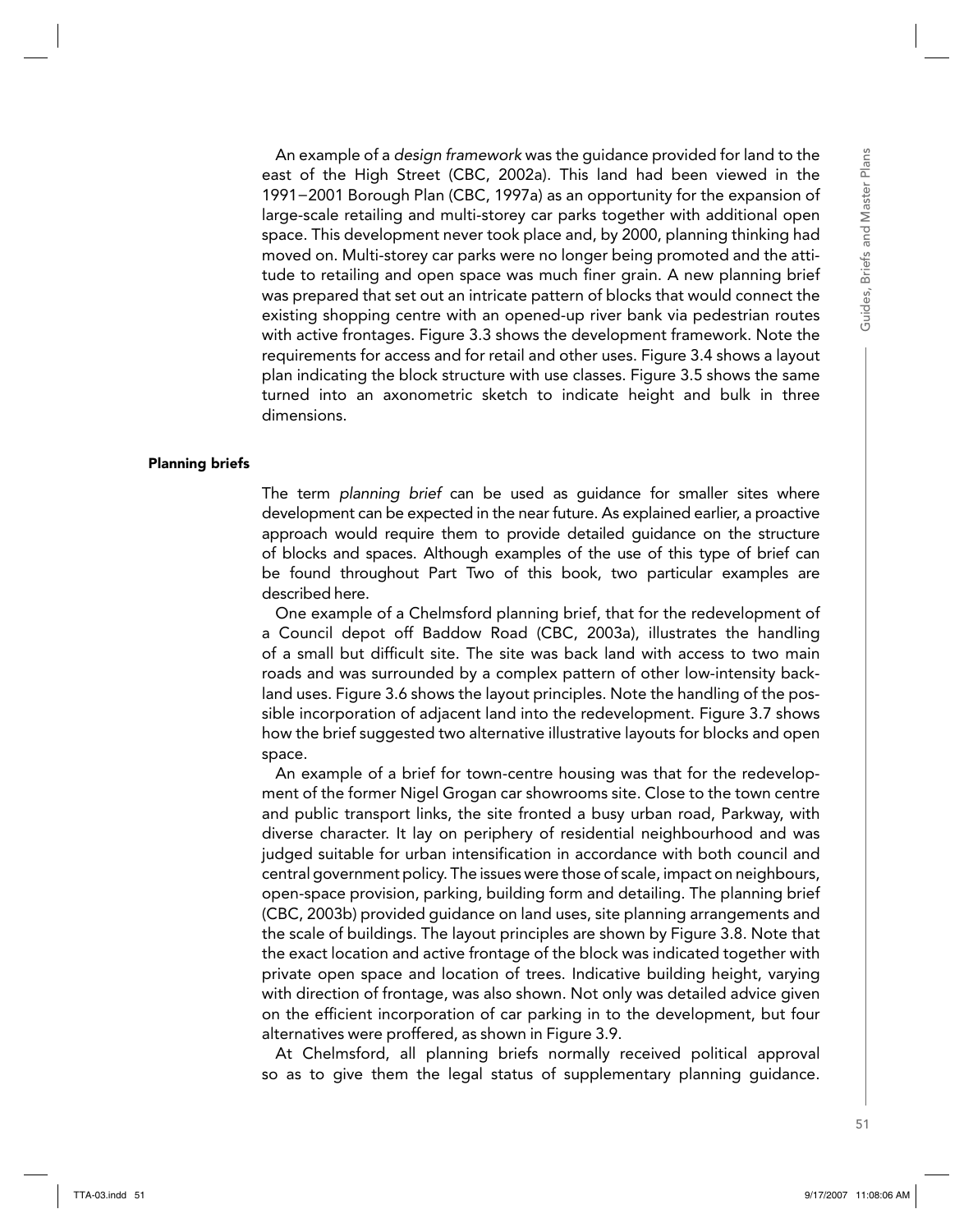

**Figure 3.3** East of High Street framework (CBC, 2002a) – development framework diagram. See also Plate 3.1. Reproduced with the permission of Chelmsford Borough Council and the Ordnance Survey on behalf of HMSO. © Crown copyright 2007. All rights reserved. Licence number 100046642.

If development came forward at unexpectedly short notice then a concept statement, prepared by planning officer in advance of political approval, was used. The presence of a very substantial background of general policy and guidance made this a relatively safe procedure. An example of the use of a concept statement was the development called Telford Grange, described in Chapter 5, page 105. If time and circumstances permitted, the concept statement could be converted into a fully fledged planning brief.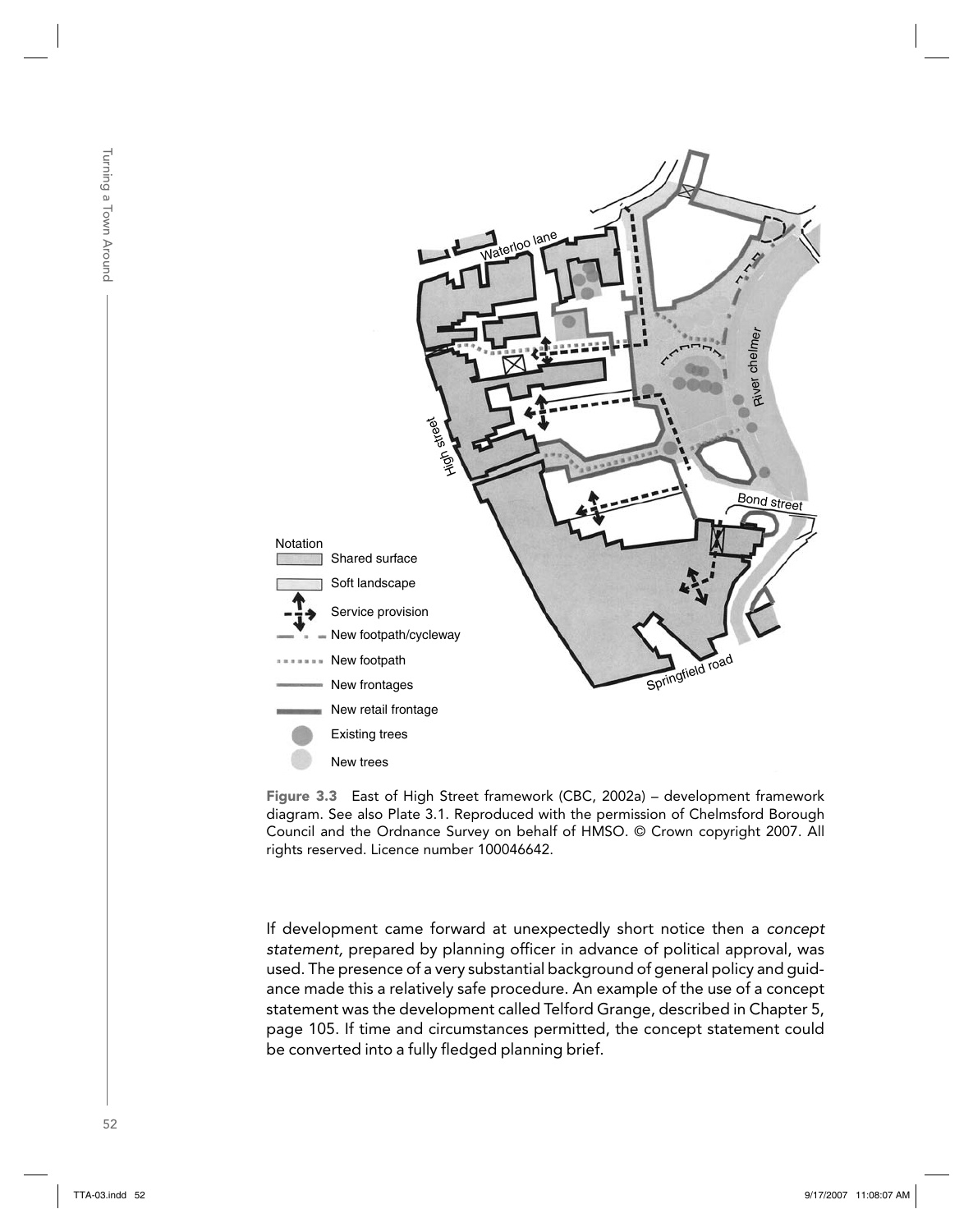

Notation  $= - -$ 

- New buildings
- Number of storeys **4**
- Use residential C3
- Use residential above C3/
- Use shops A1
- Use professional services A2
- Use food and drink A3
- Servicing area **S**

**Figure 3.4** East of High Street framework (CBC, 2002a) – indicative layout and land uses. Reproduced with the permission of Chelmsford Borough Council and the Ordnance Survey on behalf of HMSO. © Crown copyright 2007. All rights reserved. Licence number 100046642.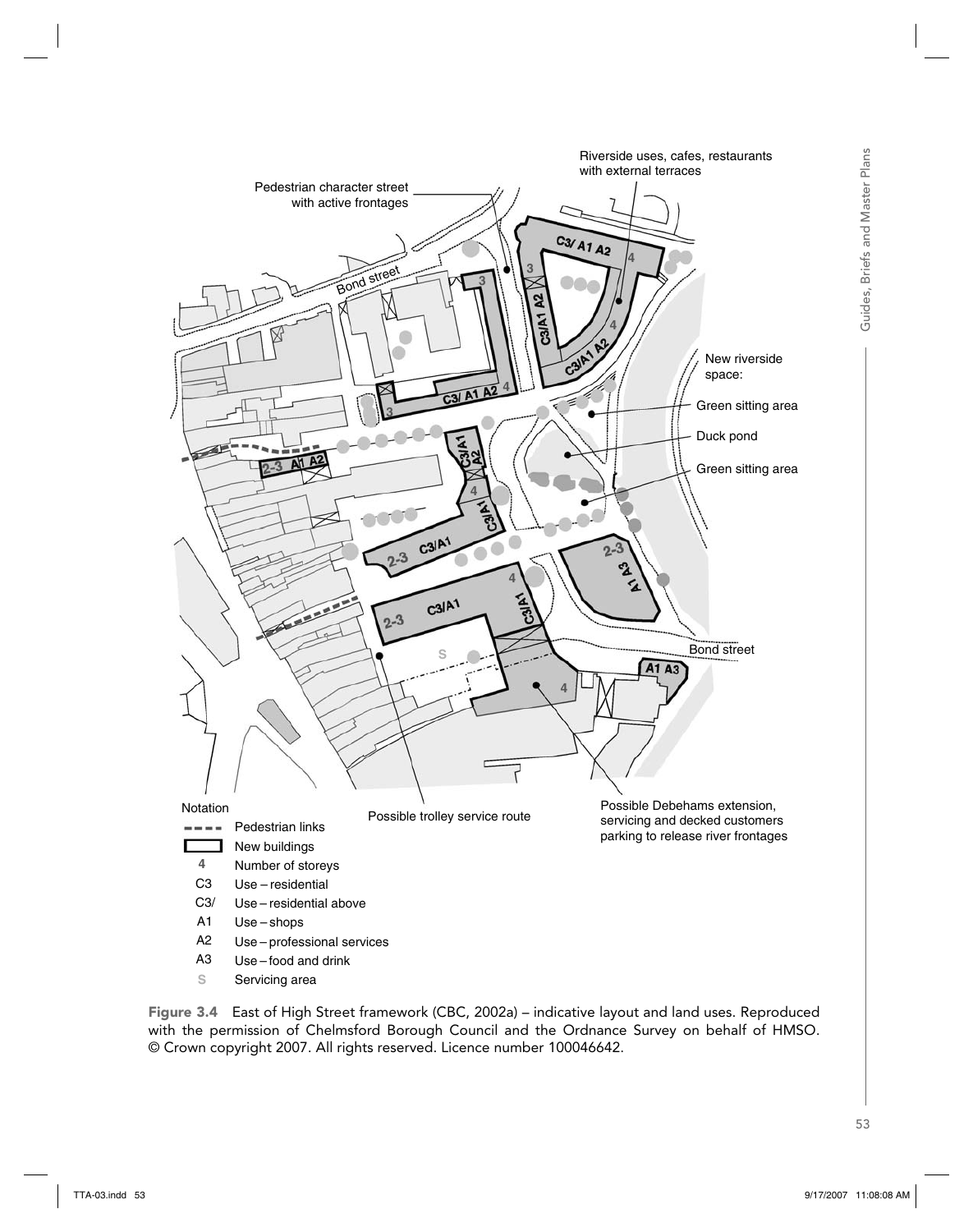

Notation

Pedestrian links to high street Axonometric sketch

**Figure 3.5** East of High Street framework (CBC, 2002a) – axonometric sketch. Reproduced with the permission of Chelmsford Borough Council and the Ordnance Survey on behalf of HMSO. © Crown copyright 2007. All rights reserved. Licence number 100046642.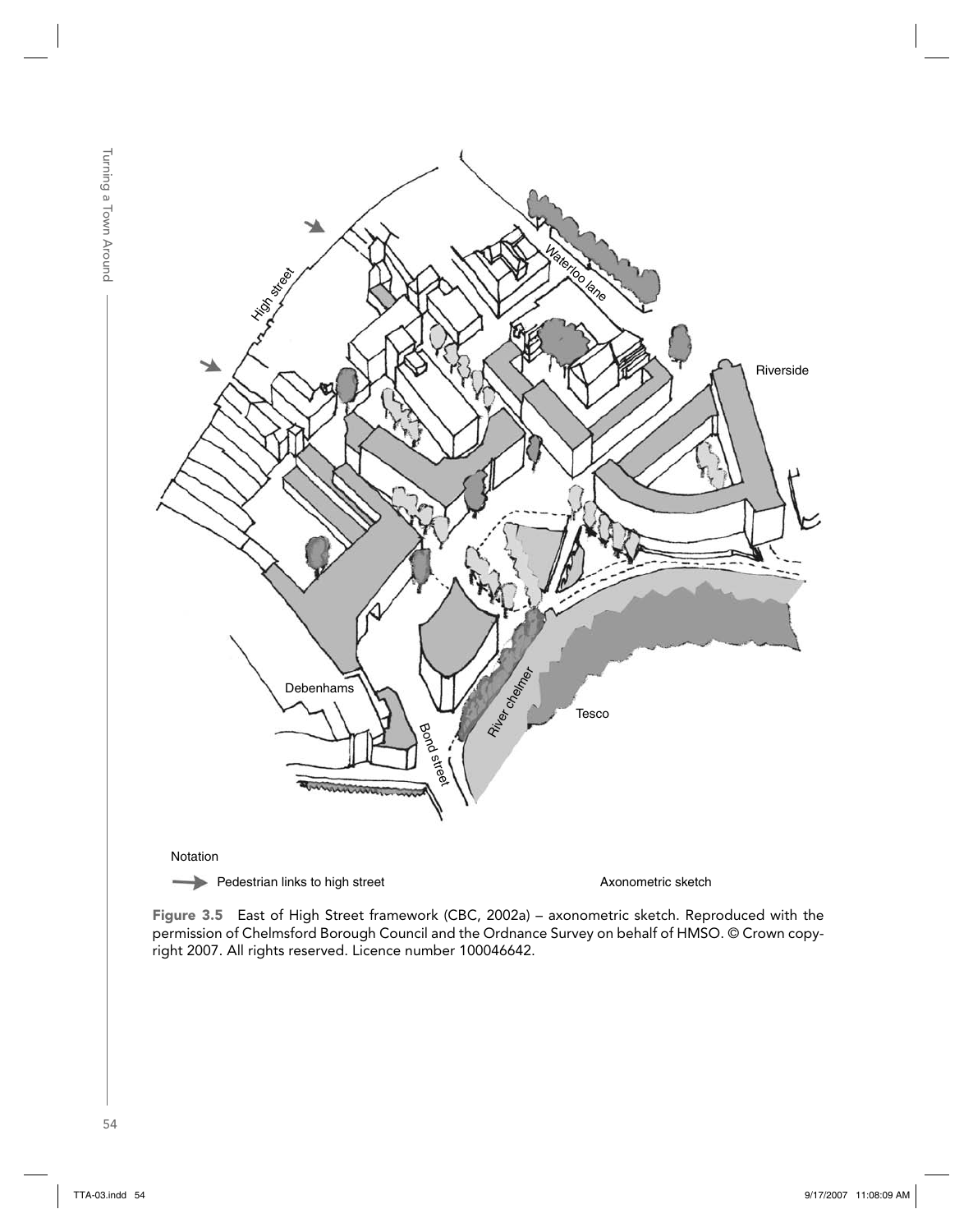

**Figure 3.6** Baddow Road Depot site brief (CBC, 2003a) – layout principles. See also Plate 3.2. Reproduced with the permission of Chelmsford Borough Council and the Ordnance Survey on behalf of HMSO. © Crown copyright 2007. All rights reserved. Licence number 100046642.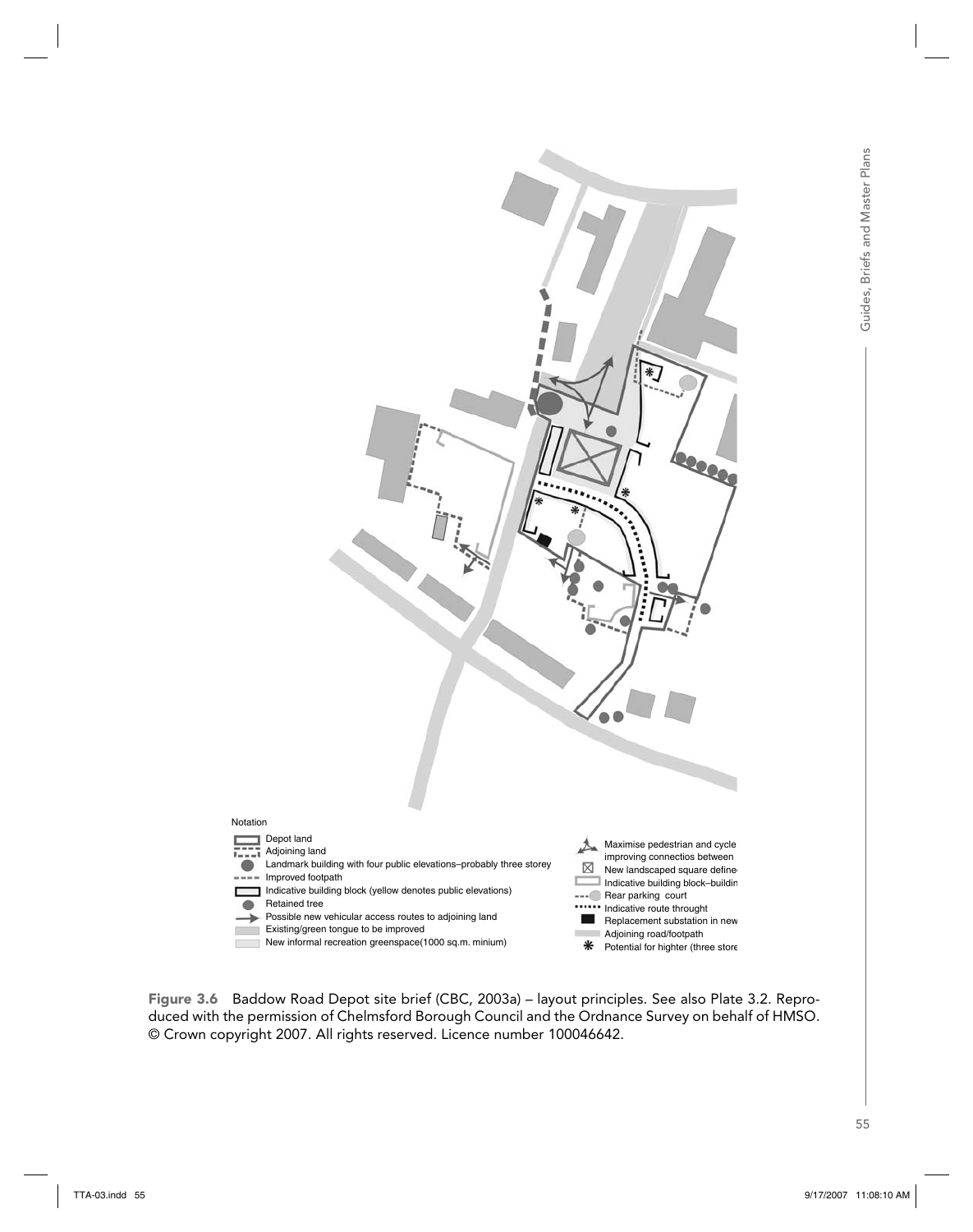

Possible arrangement of blocks on adjoining land dependent on development of council land

**Figure 3.7** Baddow Road Depot site brief (CBC, 2003a) – illustrative block layouts. See also Plate 3.3. Reproduced with the permission of Chelmsford Borough Council and by the Ordnance Survey on behalf of HMSO. © Crown copyright 2007. All rights reserved. Licence number 100046642.

# **Character appraisals**

Character appraisals are documents designed to guide the redevelopment of areas where there is not only to be new building but also considerable potential both for preserving and retaining existing heritage and for incorporating it to advantage in the new scheme. This is especially important where the area is not protected by conservation-area or listed-building designations and where the potential of the site may not have been previously identified.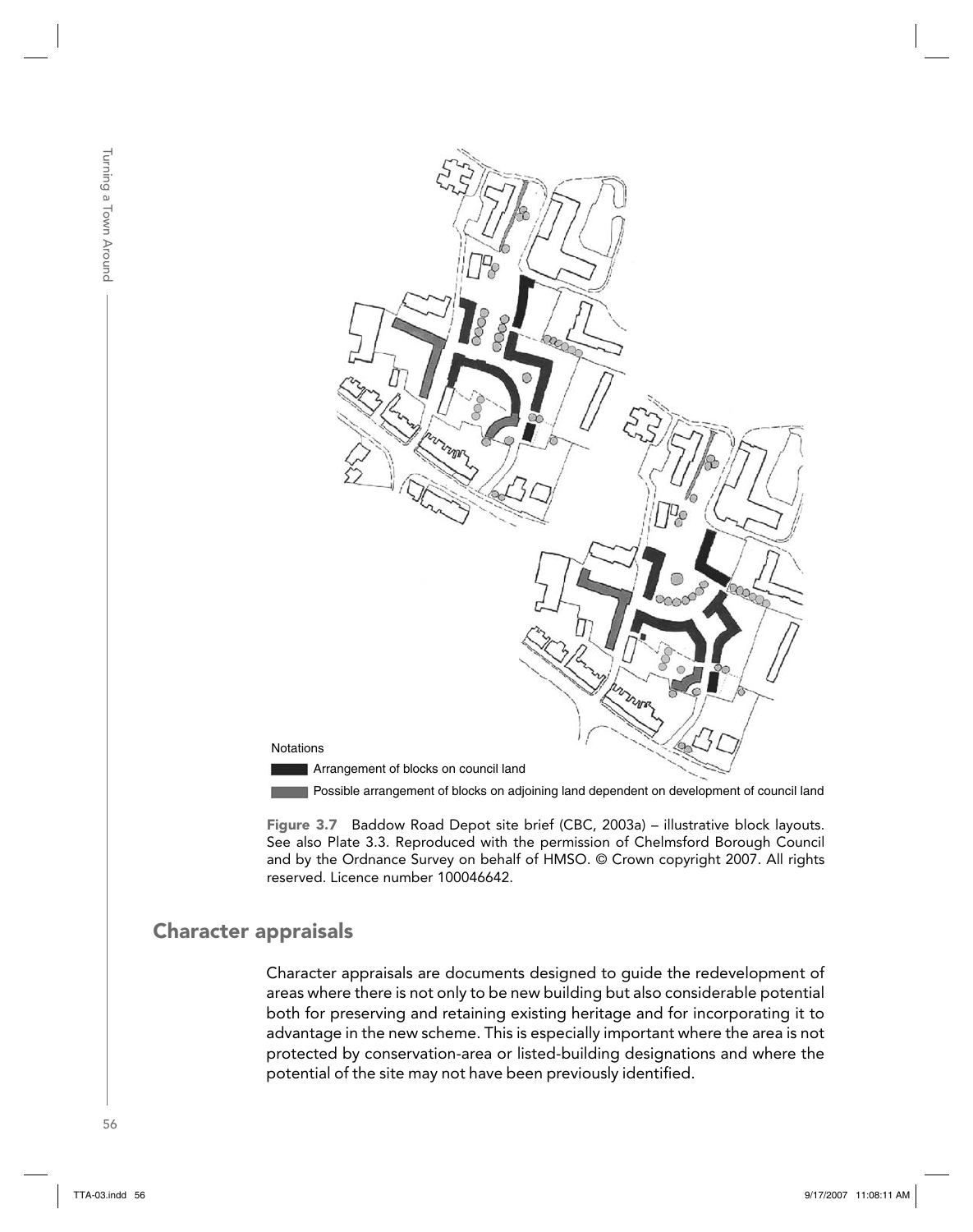

**Figure 3.8** Nigel Grogan site brief (CBC, 2003a) – layout principles. See also Plate 3.4. Reproduced with the permission of Chelmsford Borough Council and the Ordnance Survey on behalf of HMSO. © Crown copyright 2007. All rights reserved. Licence number 100046642.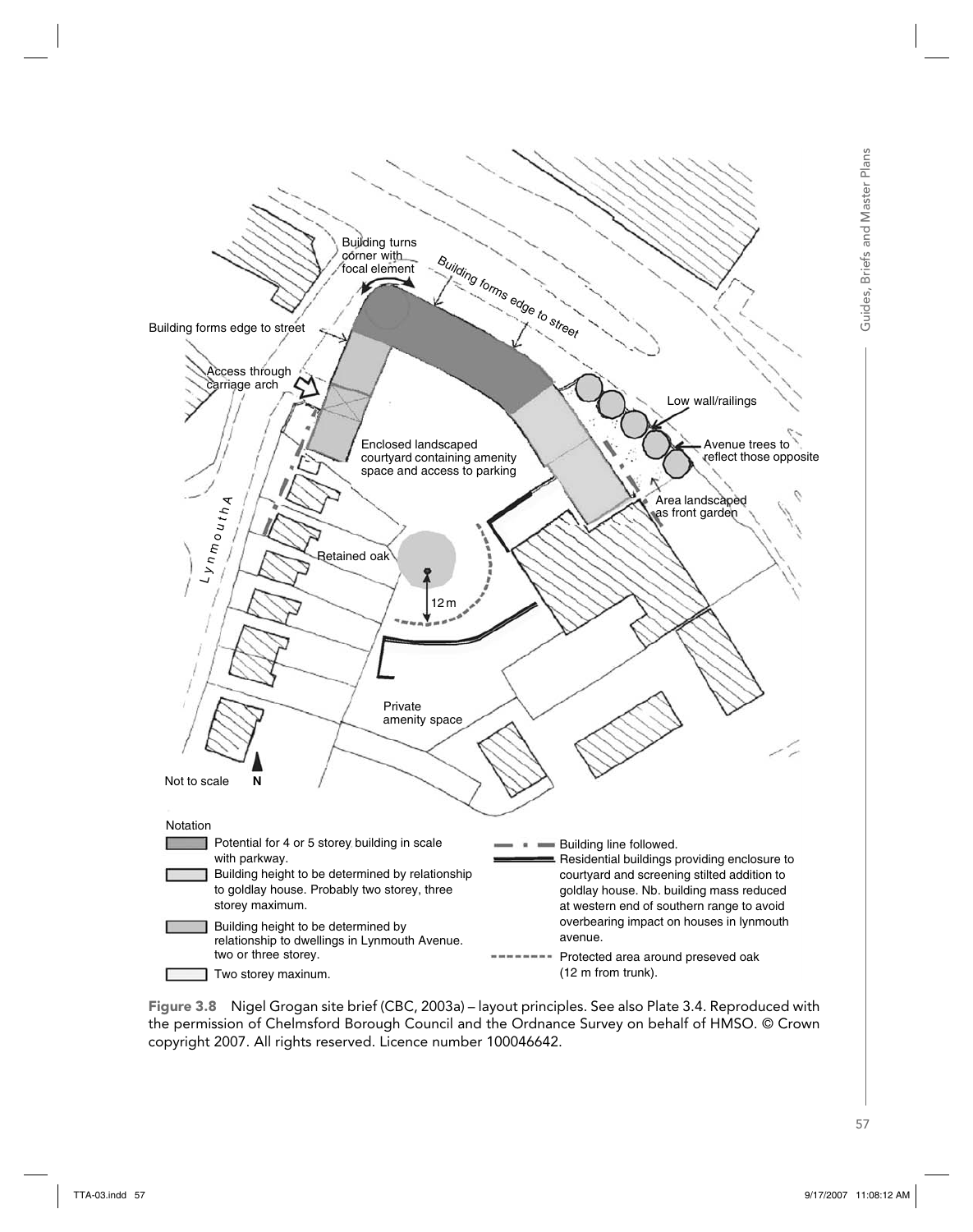

**Figure 3.9** Nigel Grogan site brief (CBC, 2003a) – alternative parking arrangements. Reproduced with the permission of Chelmsford Borough Council and the Ordnance Survey on behalf of HMSO. © Crown copyright 2007. All rights reserved. Licence number 100046642.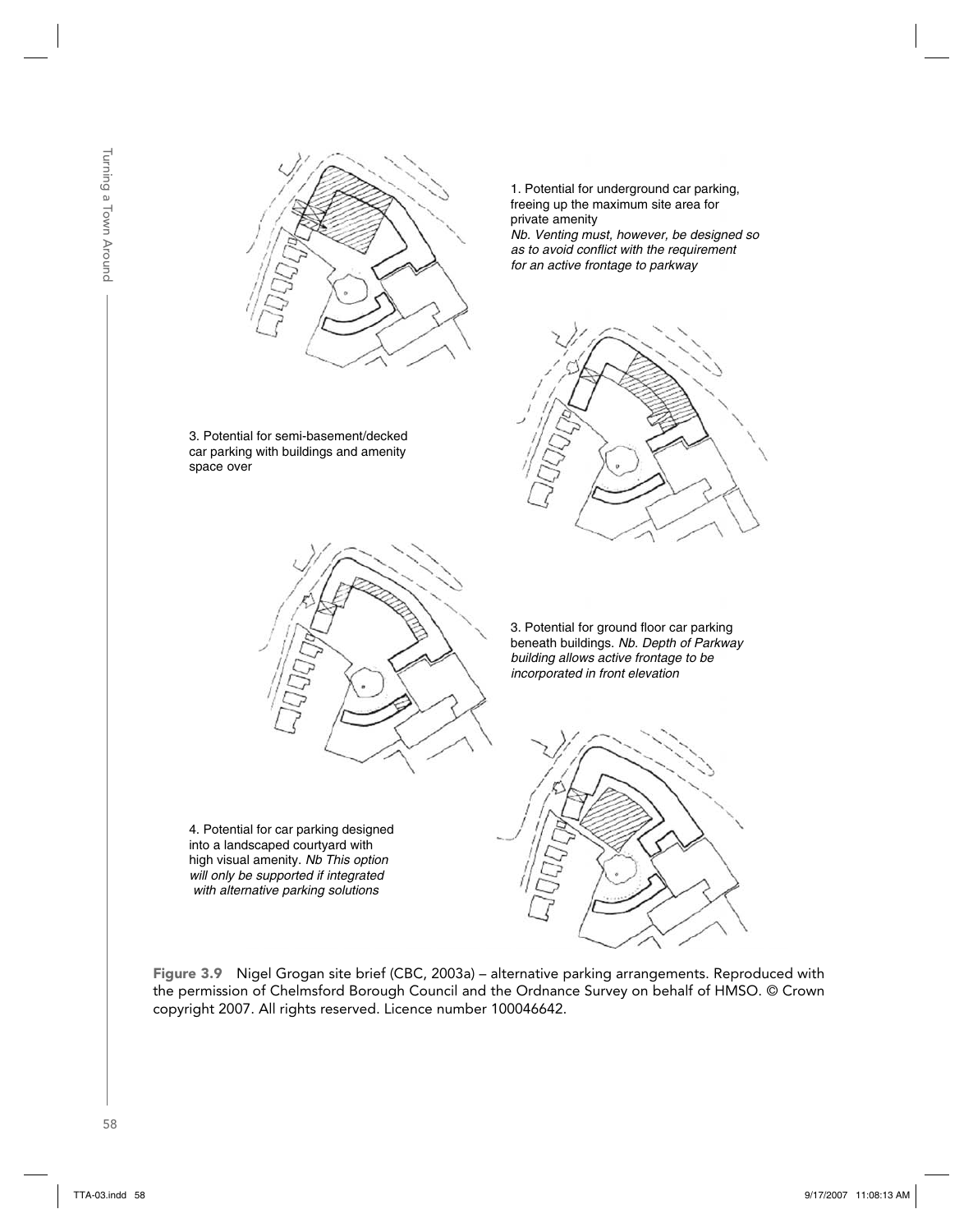

**Figure 3.10** St John's Hospital character appraisal (CBC, 2003c) – townscape views and spaces. See also Plate 3.5. Reproduced with the permission of Chelmsford Borough Council and the Ordnance Survey on behalf of HMSO. © Crown copyright 2007. All rights reserved. Licence number 100046642.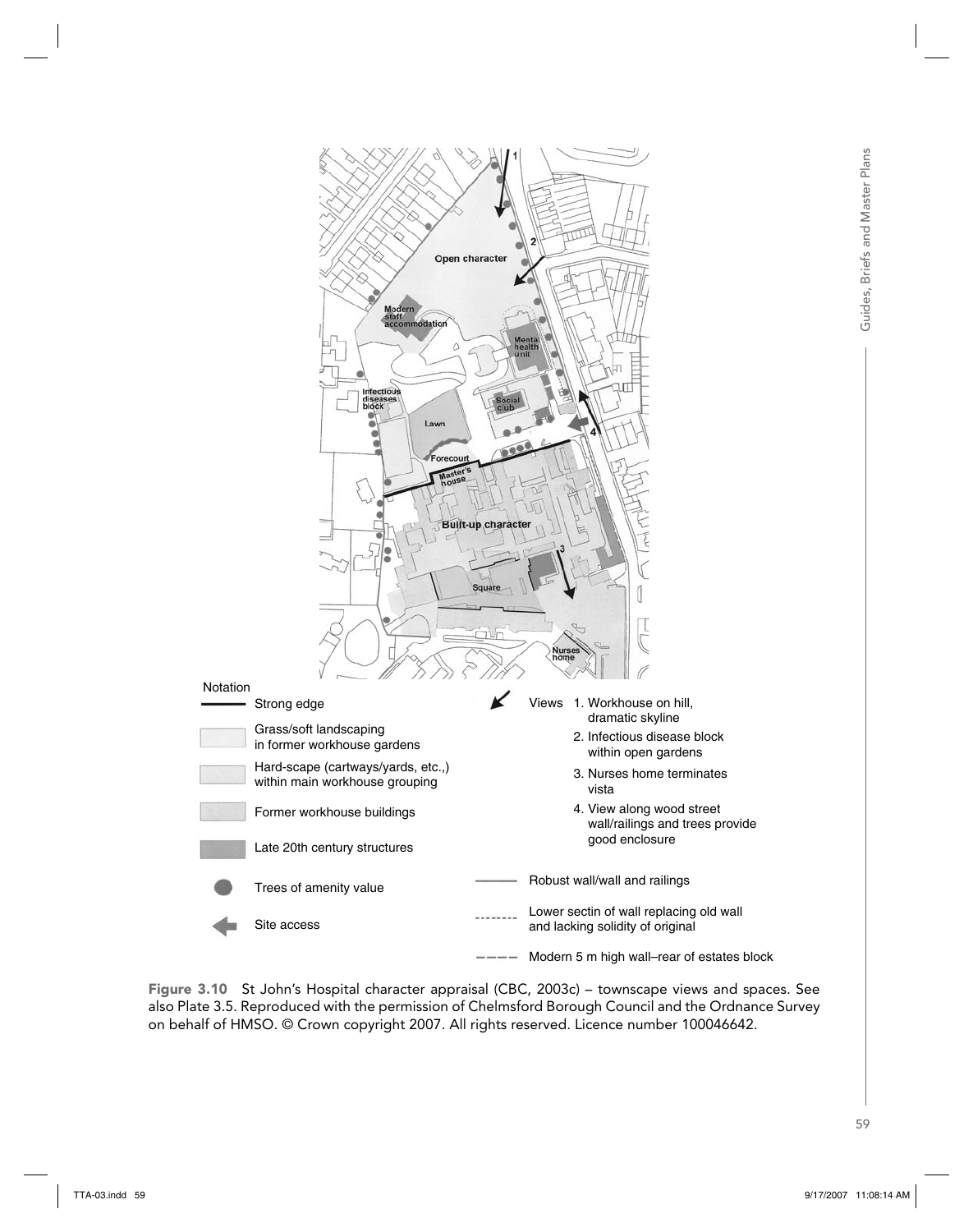Indicative layout



**Figure 3.11** St John's Hospital brief (CBC, 2006) – indicative layout. See also Plate 3.6. Reproduced with the permission of Chelmsford Borough Council and the Ordnance Survey on behalf of HMSO. © Crown copyright 2007. All rights reserved. Licence number 100046642.